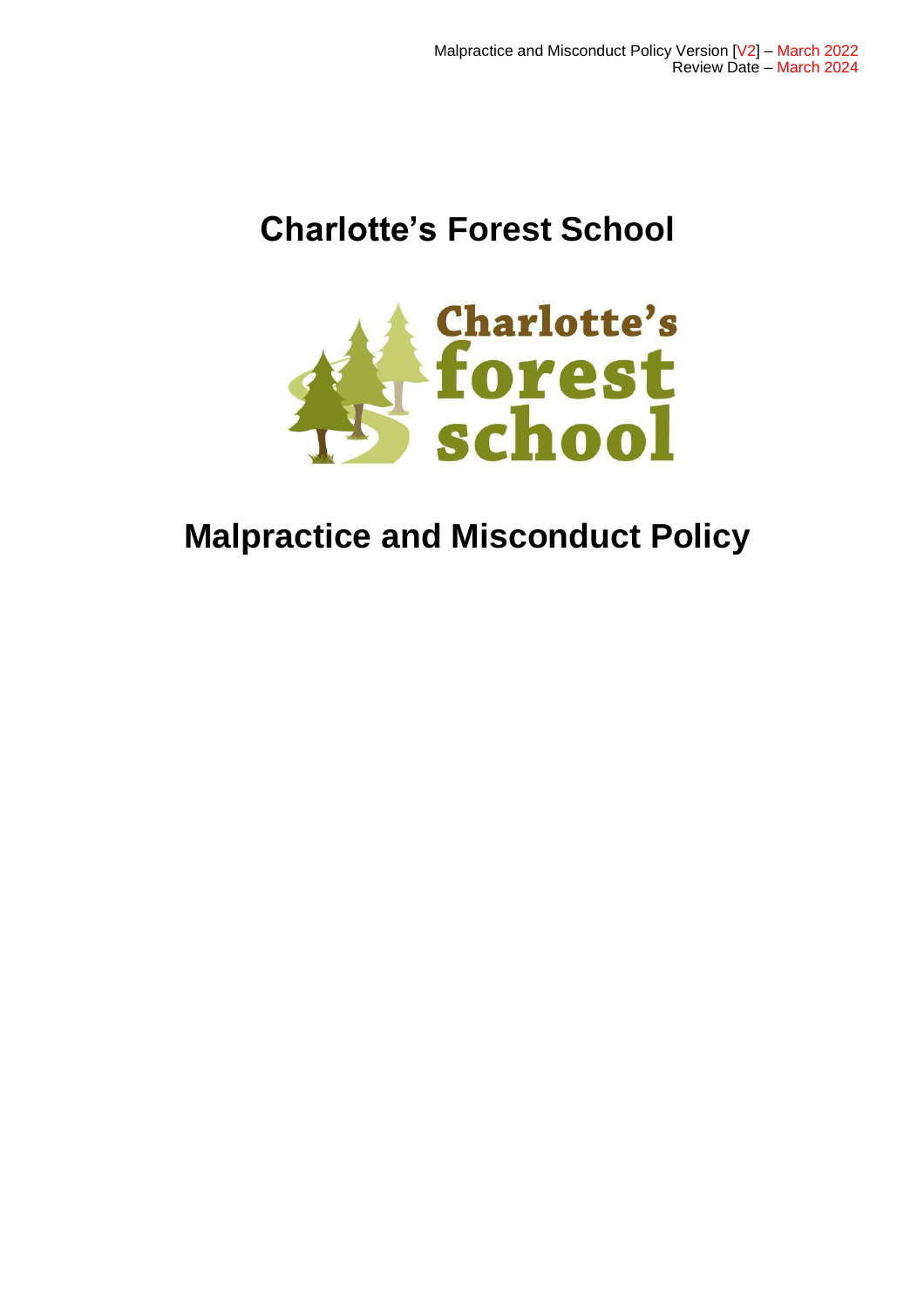# **Malpractice and Misconduct Policy**

### **1. Introduction**

- 1.1 This policy outlines the actions that may be taken by Charlotte's Forest School in cases of malpractice, maladministration or misconduct. Charlotte's Forest School will cooperate fully with external regulators or awarding bodies with any case of this nature.
- 1.2 Charlotte's Forest School will inform the relevant Awarding Organisation/Body of any cases of suspected or actual malpractice, maladministration and misconduct and follow their published procedures. For example; contacting the ITC first Office for urgent advice, or completing Report Form F3.

## **2. Malpractice**

- 2.1 Malpractice is an illegal action for one's own benefit whilst in position of trust. Broadly covering actions and practices that threaten the credibility and honesty of the qualification and certification.
- 2.2 Malpractice is defined as any deliberate activity, neglect, default or other practice that compromises the integrity of the assessment process, and/or the validity of certificates. Malpractice may include a range of issues from the failure to maintain appropriate records or systems to the deliberate falsification of records in order to claim certificates.
- 2.3 Failure by Charlotte's Forest School to deal with identified issues may in itself constitute malpractice.

### **3. Maladministration**

- 3.1 Maladministration is to manage or administer inefficiently, badly or dishonestly, it is any activity, neglect, default or other practice that results in Charlotte's Forest School or candidates not complying with the specified requirements for delivery of the qualifications and as set out in the relevant codes of practice where applicable. The definition is wide and can include:
	- a) Delay
	- b) Incorrect action or failure to take any action
	- c) Failure to follow procedures or the law
	- d) Failure to provide information
	- e) Inadequate record-keeping
	- f) Failure to investigate
	- g) Failure to reply
	- h) Misleading or inaccurate statements
	- i) Inadequate liaison
	- j) Inadequate consultation
	- k) Broken promises

### **4. Misconduct**

Misconduct is defined as improper conduct, that which is unseemly, indecent, inaccurate or wrong.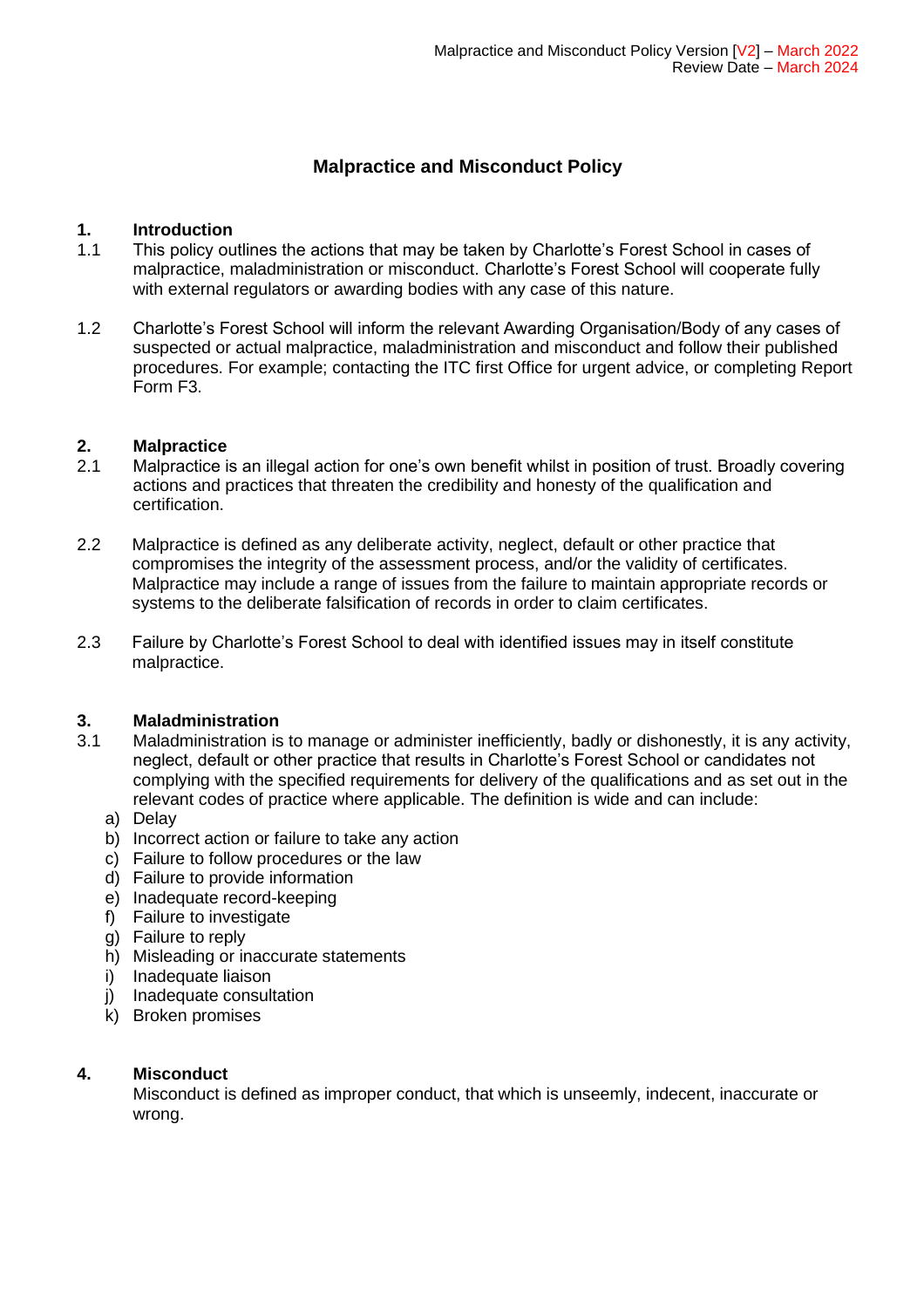# **5. Examples**

- 5.1 The following are examples of possible malpractice, maladministration and misconduct.
	- a) Not following ITC First conditions regarding maintaining Charlotte's Forest School Centre approval. E.g. failing to produce assessment records for each candidate. Failing to follow ITC Policies.
	- b) Stating a qualification is accredited when it is not.
	- c) The candidate impersonating someone else by falsifying registration documents.

## **6. Reporting alleged Malpractice or Misconduct**

6.1 Charlotte's Forest School staff, tutors, assessors, verifiers, candidates, members of the public can report allegations of malpractice or misconduct to the Charlotte's Forest School Director by completing the ITC Malpractice and Misconduct Report Form (F3). Additionally reports may be made directly to ITC First Awards Manager.

# **7. Charlotte's Forest School responses to allegations**

Anonymous allegations

Telephone or anonymous reports will be acted upon if there is sufficient evidence or the nature of the report warrants it. The Malpractice and Misconduct Form (F3) [file:///C:/Users/user/Downloads/Malpractice\\_and\\_Misconduct\\_Report\\_Form\\_-\\_F3.pdf,](file:///C:/Users/user/Downloads/Malpractice_and_Misconduct_Report_Form_-_F3.pdf) should be completed emailed to ITC. ITC will acknowledge receiving the form within 2 days.

- 7.2 For allegations against Charlotte's Forest School reported to ITC First (or other Awarding Body) Charlotte's Forest School will cooperate fully with the Awarding Body in line with published Awarding Body policies and as reasonably requested by the Awarding Body. The Awarding Body will investigate and report the findings and subsequent actions to Charlotte's Forest School according to Awarding Body published policies. E.g. ITC First undertakes to reply within 15 day of the initial acknowledgment and deal with the report in accordance with their published procedures.
- 7.3 For allegations against a Candidate

Charlotte's Forest School Director in conjunction with the Awarding Body (if necessary) will investigate the allegation.

A report of findings will be collated and forwarded with subsequent actions to the Candidate and Awarding Body within 15 working days of the initial acknowledgment.

# **8. Allegations are upheld**

- 8.1 If the allegation is upheld a proportionate action will be decided upon by Charlotte's Forest School and/or the Awarding Body one or more of the following actions may occur:
	- a) Written warning
	- b) Certificate may be invalidated.
	- c) No further registrations may be accepted for that candidate.

# **9. Investigations**

- 9.1 The objectives of any investigation will be to:
	- a) To establish the facts relating to allegations/complaints in order to determine whether irregularities have occurred.
	- b) To identify the cause of the irregularities and those involved.
	- c) To establish the scale of the irregularities.
	- d) To evaluate any action already taken by Charlotte's Forest School
	- e) To determine whether remedial action is required to reduce the risk to current candidates and to preserve the integrity of the qualification.

1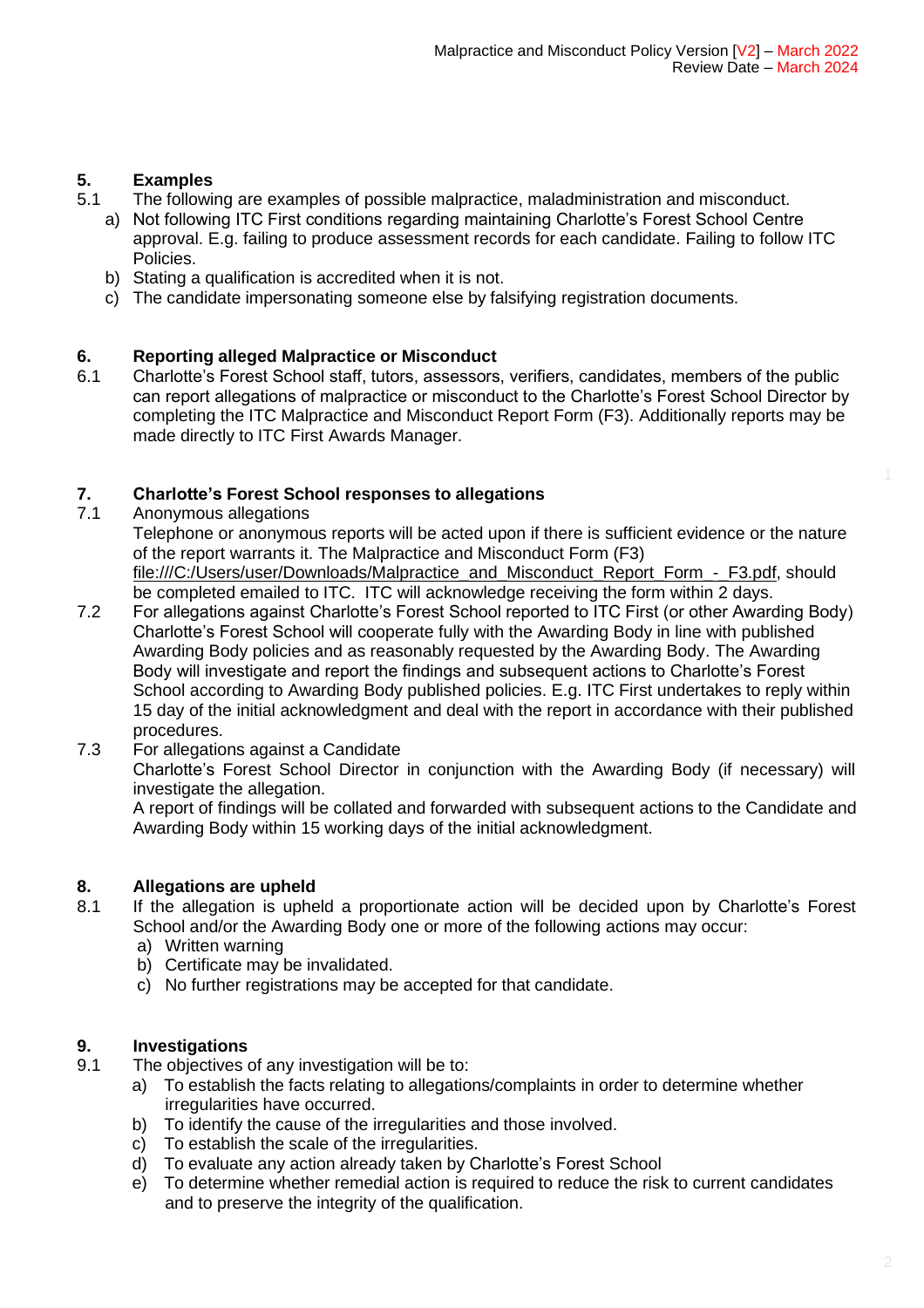- f) To ascertain whether any action is required in respect of certificates already issued.
- g) To identify any patterns or trends.
- h) To report findings to the Awarding Body
- 9.2 The principles of investigation:
	- a) The fundamental principle of investigations is to conduct them in a fair, reasonable and legal manner, ensuring that all relevant evidence is considered without bias.
	- b) Charlotte's Forest School undertakes to log and track activities and supporting evidence, including dealing with whistle blowers and anonymous allegations.
	- c) Any investigator appointed by Charlotte's Forest School will be independent of normal or day-to-day working relationships with the individual under investigation.

#### 9.3 The process of investigation:

Most investigations will be conducted by Charlotte's Forest School in conjunction with and in accordance with Awarding Body procedures and will follow the following process:

- a) **Confidentiality**  Most investigations will necessitate accessing material that is deemed confidential to the individuals or organisations providing it. In many instances it will be important that the evidence or information is original. If original records cannot be retained, it may be necessary to photocopy the original and record the copy as authentic. All material collected as part of an investigation will be kept secure and not normally disclosed to a third party.
- b) **Retention**  Charlotte's Forest School will retain all records and original documentation concerning a completed investigation that leads to sanctions against individuals or organisations for a period of not less than five years and will provide copies to the Awarding Body when and if required. If an investigation leads to invalidation of certificates by the Awarding Body, or criminal or civil prosecution, all records and original documentation relating to the case will be retained until the case and any appeals have been heard and for five years thereafter.
- c) **Evidence storage**  Charlotte's Forest School will provide secure storage for all material associated with an investigation in case of subsequent legal challenge. Integrity and continuity of evidence will be maintained.
- d) **Conclusions**  Conclusions will be based on established evidence. A course of proposed action will be identified, agreed, implemented and monitored.
- e) **Sanctions**  Imposed by Charlotte's Forest School will be commensurate with the level of non-compliance identified. Sanctions or Action Plans developed by the Awarding Body will be complied with by Charlotte's Forest School.

### 9.4 Reports

- a) On completion of any report it will be sent to all parties concerned in the investigations within 15 working days of acknowledgement of receipt of allegation.
- b) The Awarding Body will inform the regulators of Charlotte's Forest School as being the Centre that has an allegation of malpractice or maladministration against it.
- c) Charlotte's Forest School will respond to any Awarding Body report within 3 weeks of receipt.
- d) Charlotte's Forest School acknowledges that the Awarding Body is required to provide the regulatory authorities with a copy of any final report.
- e) Charlotte's Forest School may request written guidance from an external regulator as how best to prevent and investigate malpractice or maladministration.

### **10. Appeals**

10.1 Charlotte's Forest School may appeal against Awarding Body decisions in accordance with their published Appeals Policy.

### **11. Role of regulatory authorities**

11.1 Charlotte's Forest School maintains the right to refer to the regulatory bodies if they disagree with any decisions made by any Awarding Body it is associated with